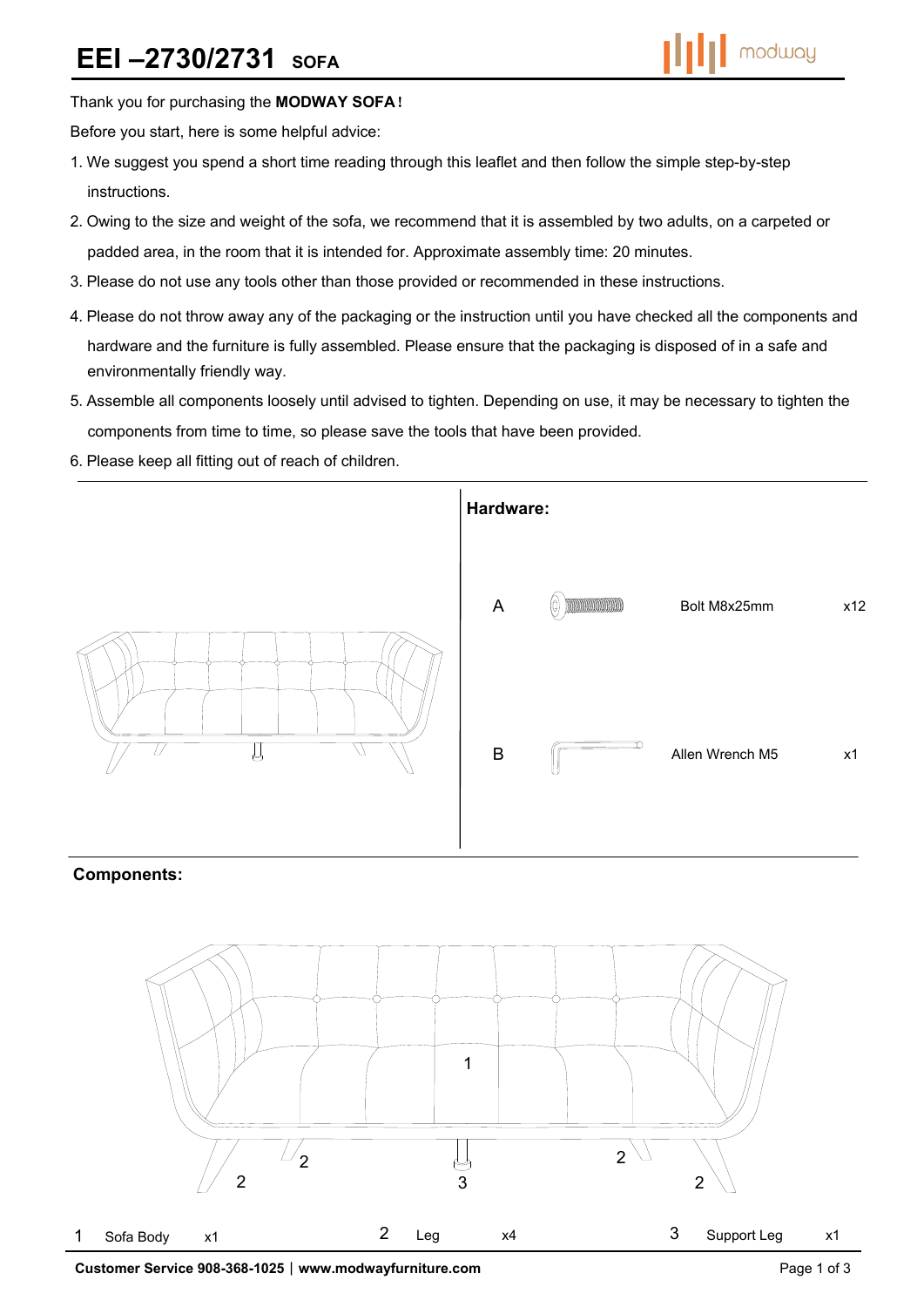

## **STEP 1:**

Please find the package of 4 pieces of **Leg (2)** on the top of the sofa seat. Take out 4 pieces of **Leg (2)** and hardware from the package as shown.



## **STEP 2:**

 $\circledtheta$ 

Put **Sofa Body (1)** upside down on a carpeted or padded surface.

Make the position for assembling **Legs(2)** fully visible.

Place 4 piece of **Leg (2)** to the bottom of **Sofa Body (1)**.

Attach by using 12 pieces of **Bolts (A)** as shown.

**Use Allen Wrench (B)** to tighten **Bolts (A)** clockwise until secure.

Insert Support Leg (3) into the bottom of Sofa Body (1) until secure by hand. Attention: Support Leg (3) is adjustable.



Hardware & Tools required